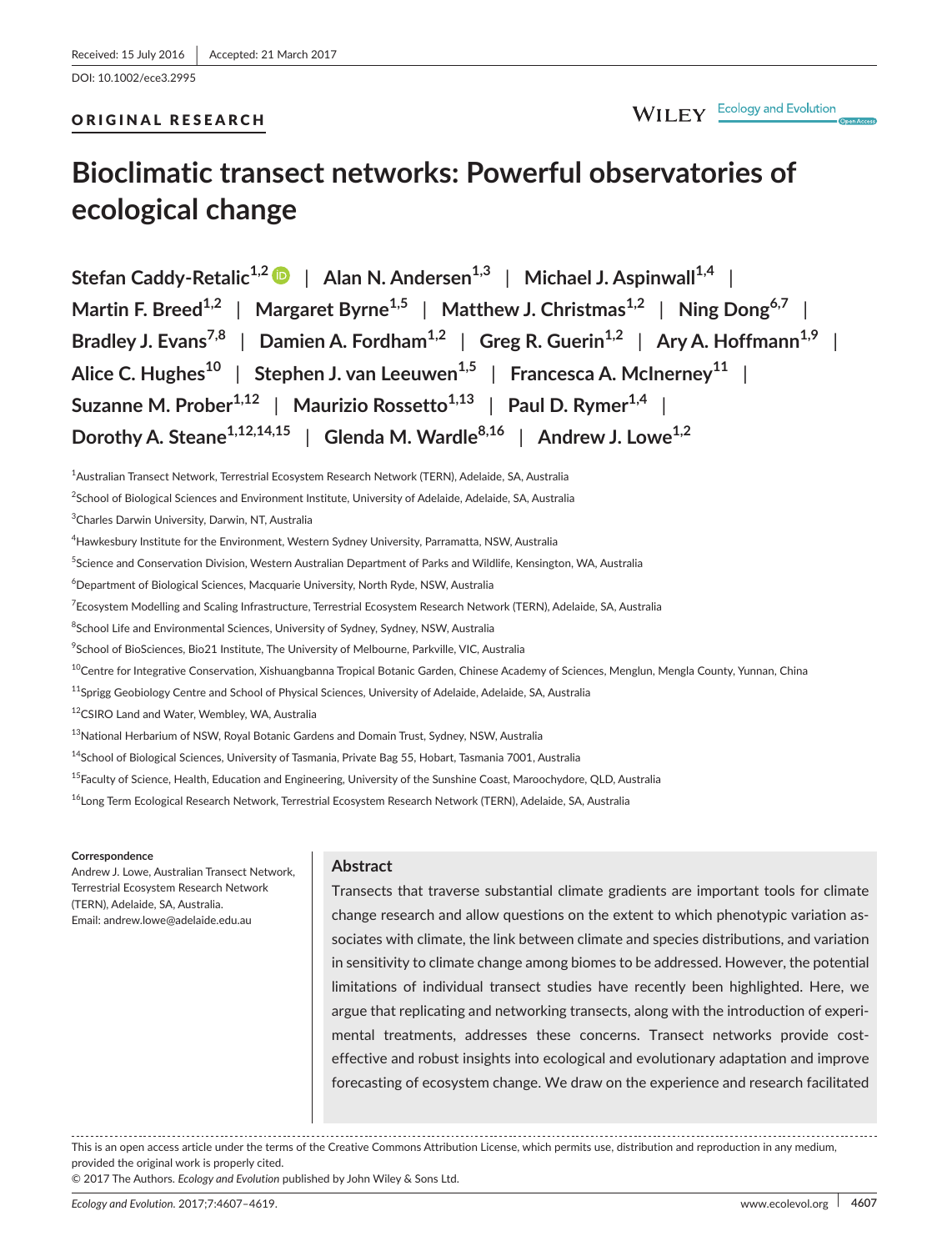by the Australian Transect Network to demonstrate our case, with examples, to clarify how population- and community-level studies can be integrated with observations from multiple transects, manipulative experiments, genomics, and ecological modeling to gain novel insights into how species and systems respond to climate change. This integration can provide a spatiotemporal understanding of past and future climateinduced changes, which will inform effective management actions for promoting biodiversity resilience.

#### **KEYWORDS**

change detection, community turnover, ecological forecasting, environmental gradients, spatial analogues, transect replication

## **1** | **BIOCLIMATIC TRANSECTS**

Understanding the adaptive potential of species and resilience of communities is vital for effective conservation management in the face of climate change. A particular challenge is scaling up knowledge from detailed local studies to understand ecological dynamics at regional scales. Large-scale transects that traverse major climate gradients have been recently highlighted as useful platforms for climate change research (de Frenne et al., 2013; Parker, Schile, Vasey, & Callaway, 2011).

Bioclimatic transects are a long-standing method for studying ecological change. By the early 20th century, it was understood that vegetation across Europe and North America responded to a longitudinal rainfall gradient and a latitudinal temperature gradient (Turner, Gardner, & O'Neill, 2001). Whittaker's (1956) classic study of vegetation change in the Smoky Mountains of the United States led to increased interest in environmentally driven biotic change, with a proliferation of large-scale transect studies since the late 1960s (Figure 1). Two decades later, a global series of subcontinental scale transects was established under the International Geosphere-Biosphere Program (IGBP)



FIGURE 1 Results from a Web of Science search for peer-reviewed papers published between 1914 and 2014 containing "transect" in the title in the fields of "environmental science" and "ecology." Search was undertaken on 12 March 2016. Most studies used single large-scale transects (e.g., altitudinal or coastal gradients) or several small-scale transects (e.g., grids for counting birds) (gray bars). A small subset of studies used multiple or replicated transects (e.g., paired altitudinal transects) (red bars). Investigations that included manipulations (e.g., common gardens or translocations) were very rare (black bars)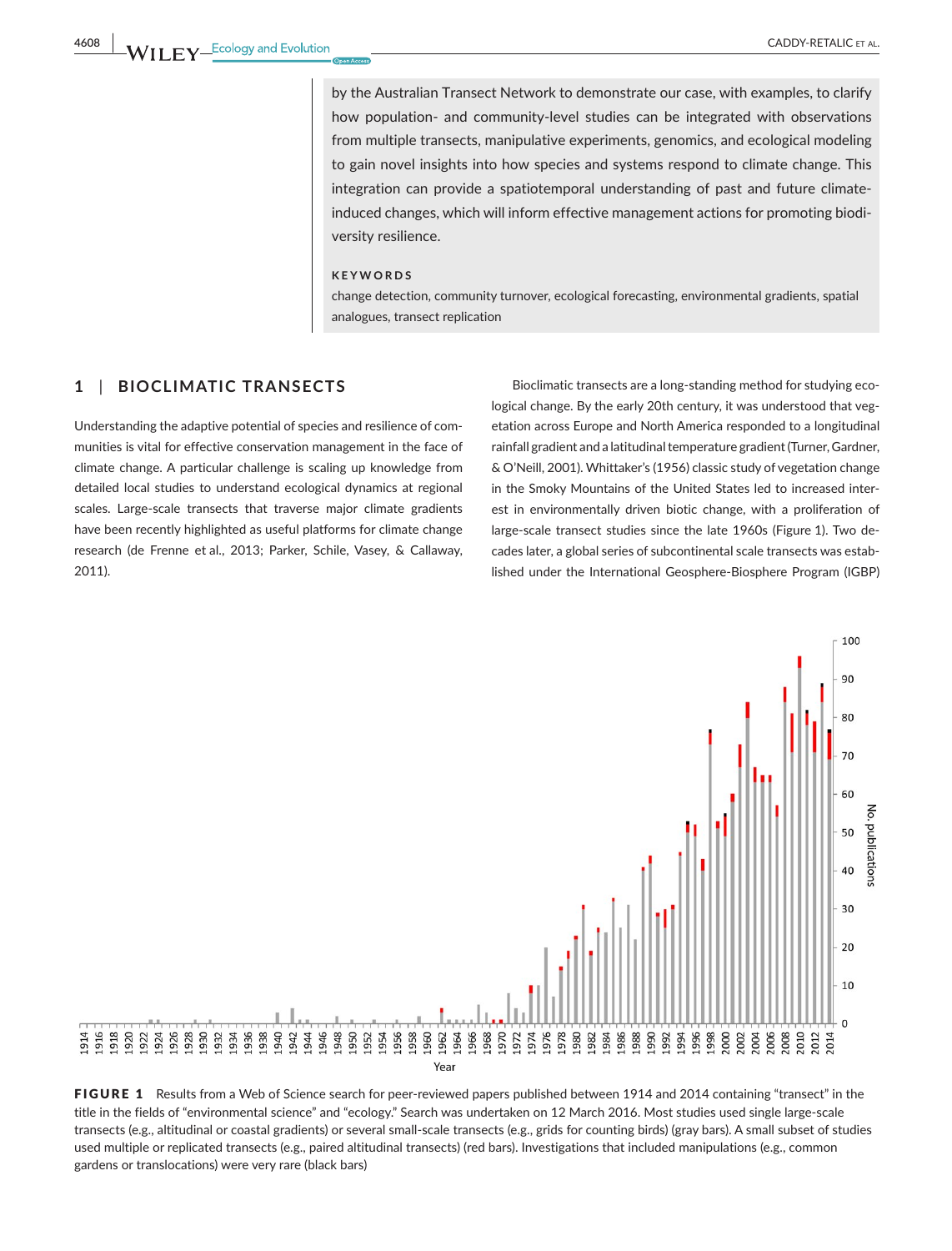**CADDY-RETALIC** ET AL. 4609

to investigate how climate and land use drive change in ecosystems (Austin & Heyligers, 1991; Koch, Vitousek, Steffen, & Walker, 1995).

Since the IGBP was established, interest in exploring the impacts of climate change on species and ecosystems has resulted in many independent studies using spatial bioclimatic change as a proxy for temporal climate change (Blois, Williams, Fitzpatrick, Jackson, & Ferrier, 2013; Parker et al., 2011). Transects are attractive research platforms because they help stratify environmental variation, reducing the sampling (and therefore resources) required to describe variability (de Frenne et al., 2013), and minimizing confounding factors. They therefore represent a cost-effective approach for linking biodiversity patterns to environmental drivers in ecosystems (Box 1).

Transects can be used to examine variation at multiple biological scales, from functional traits and genes within species, to ecosystem turnover, thus providing insights into the relationships between abiotic variables and the adaptive limits of species and communities. Such studies clarify patterns and processes of micro- and macro-evolution, as well as processes that facilitate species persistence and ecosystem resilience, particularly in relation to climate change. Consequently bioclimatic transect research addresses the following fundamental questions:

- **1.** To what extent is phenotypic variation linked to climate, and how much is variation determined by genetics vs. plasticity?
- **2.** What climatic thresholds limit the distribution of species and communities?
- **3.** How do responses to climate change vary among biomes?

Although bioclimatic transects allow for efficient sampling of species and community change across environmental variation, they also have significant limitations (Metz & Tielbörger, 2016; Warren, Cardillo, Rosauer, & Bolnick, 2014). Many environmental variables (e.g., temperature and rainfall) may covary along single transects and so the true driver of biotic change may be difficult to discern (Meirmans, 2015). In addition, species distributions are likely to be strongly influenced by historical factors and not determined solely by contemporary environmental conditions, so current distribution can sometimes be a poor basis for predicting future change (Warren et al., 2014). Results from experiments can be strikingly different from those based on observations over environmental gradients (Metz & Tielbörger, 2016). Thus, caution is required when making predictions based only on contemporary spatial patterning.

Building networks of replicated transects with embedded experiments can address these limitations and help underpin the development of generalized models of how climate affects biodiversity at gene, species, community, and ecosystem levels. In this study, we draw on research facilitated by the Australian Transect Network (ATN; Figure 2; Box 2), a facility of Australia's Terrestrial Ecosystem Research Network, to describe how a network of transect-based research, augmented by embedded experiments, can overcome the weaknesses of individual transect studies to provide cost-effective insights into ecological and evolutionary adaptation associated with climate change at the continental scale. Akin to other global networks (e.g., the Pacific-Asia Biodiversity Transect Network (Mueller-Dombois & Daehler, 2005)), the ATN has developed a network of bioclimatic transects that cover Australia's major biomes. The ATN straddles most of Australia's climate space and captures the diversity of biomes across the continent. Thus, developing an Australian transect network provides insights that are directly relevant to understanding climate change impacts at multiple scales and provides a framework which could be replicated by other

#### Box 1 Defining Transects

The term "transect" is used in a broad sense to mean a path (usually linear) through an area along which data are collected. Data collection could include species presence and abundance (e.g., for biodiversity surveys), phenotypic traits, tissue for genetic analysis (e.g., for assessing population genetic structure), and environmental variables. Transects can be used at varying scales: Transects spanning just meters are used as a survey method for measuring vegetation structure within a plot (e.g., White et al., 2012); transects spanning profound environmental change, and potentially along hundreds of kilometers, are more commonly used to assess community composition and adaptive changes along environmental gradients on a large scale (Figure 3, and the focus of this article).

Gillison and Brewer (1985) proposed that positioning a transect to follow a significant environmental gradient was the most efficient method to capture habitat heterogeneity and maximize species detection in biodiversity surveys. This approach differed from traditional survey methods based on random, systematic, or simple stratified sampling (Smartt & Grainger, 1974). Systematic sampling is resource intensive, and Gillison and Brewer criticized randomized sampling as potentially counterproductive, as species' distributions are rarely random. Instead, they proposed that greatest biodiversity would be found in line with the most significant environmental gradient or gradients within a study area, in a nonrandom distribution. They termed these gradient-orientated transects "gradsects," which have remained a popular survey methodology (e.g., Austin & Heyligers, 1991; Parker et al., 2011).

Large-scale (subcontinental) transects follow some gradsect principles. They are placed along a major environmental (often climatic) gradient, site selection is based on logistical considerations (e.g., accessibility), and they follow sound experimental design with opportunities for replication and randomization within a transect. However, where gradsects were designed as a biodiversity survey tool, the goals of bioclimatic gradient studies are typically to assess biotic response to environmental change, and to interpret these results in the context of the gradient.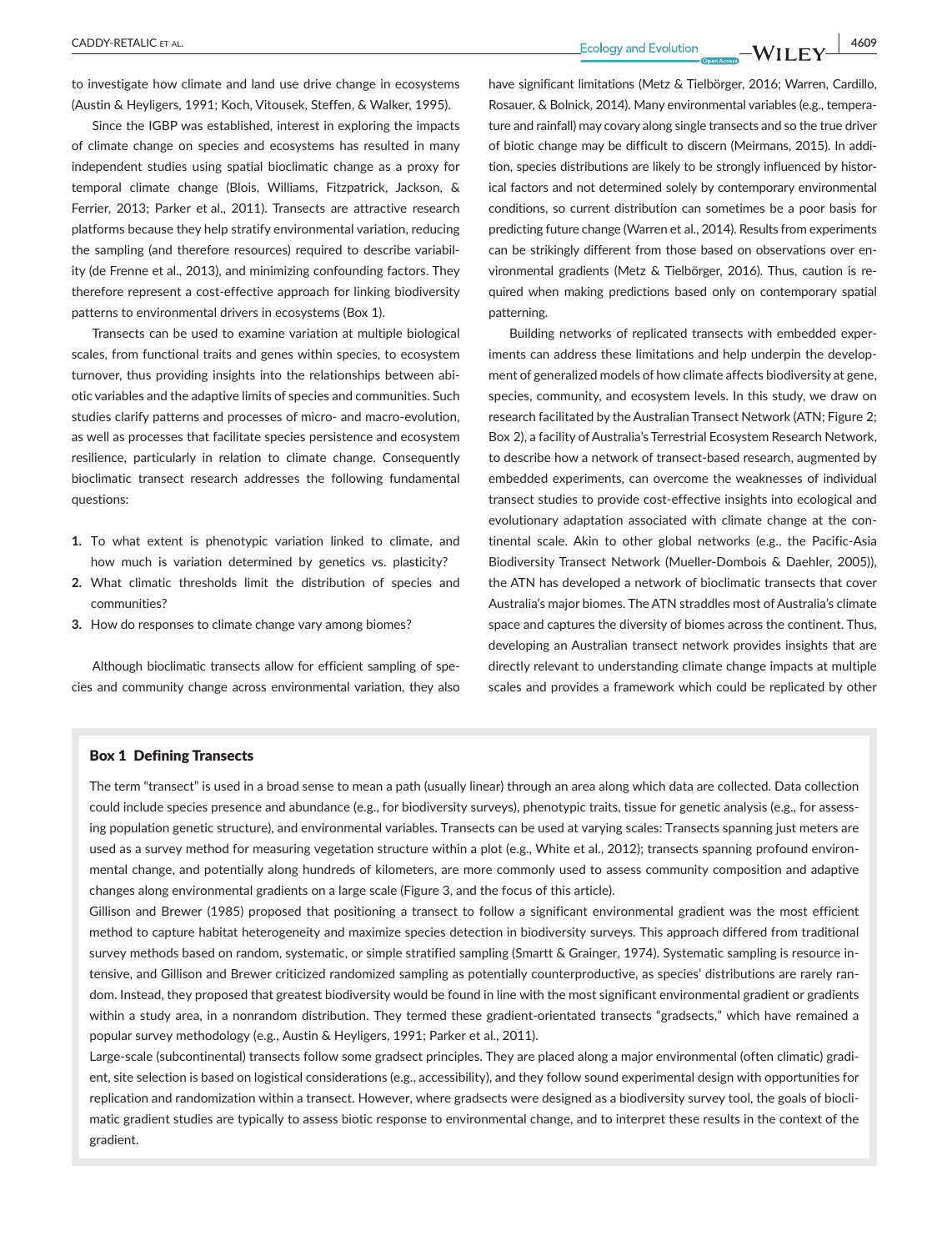

FIGURE 2 Spatial (a) and bioclimatic (b–d) context of Australian Transect Network sites against recent (1970–2005) and projected (2006– 2050) climate space. (b) Recent (1970–2005) ANUClimate v 1.0, 0.01 degree climate data (Hutchinson, Kesteven, & Xu, 2014) mean annual temperature and mean annual precipitation for each site, and all of Australia (gray circles). (c) 2006–2050 ensemble mean of seven global climate models for the RCP4.5 scenario (stabilization of ~650 ppm atmospheric CO<sub>2</sub> equivalent (Thomson et al., 2011)). (d) 2006-2050 ensemble mean of seven global climate models for the RCP8.5 scenario (comparatively high greenhouse emissions (Riahi et al., 2011)). Models selected to be consistent with current Australian Government climate modeling (CSIRO and Bureau of Meteorology, 2015). Refer to Appendix 1 for details of climate models

countries wishing to understand the responses of species to changing climates.

Taking globally derived principles, demonstrated using specific case studies from the ATN, we highlight in the study the important insights that can be derived from transect research at both intraspecies (i.e., phenotype and genetic variation) and interspecies (i.e., community) levels, and the importance of combining these two

levels. We also summarize key aspects of transect design to mitigate shortcomings of transect methods and highlight the future opportunities provided by such approaches through the application of genomics and modeling approaches. Finally, the continental scope of the ATN provides a model for the establishment of a globally informative network, incorporating variation across the world's major climate zones.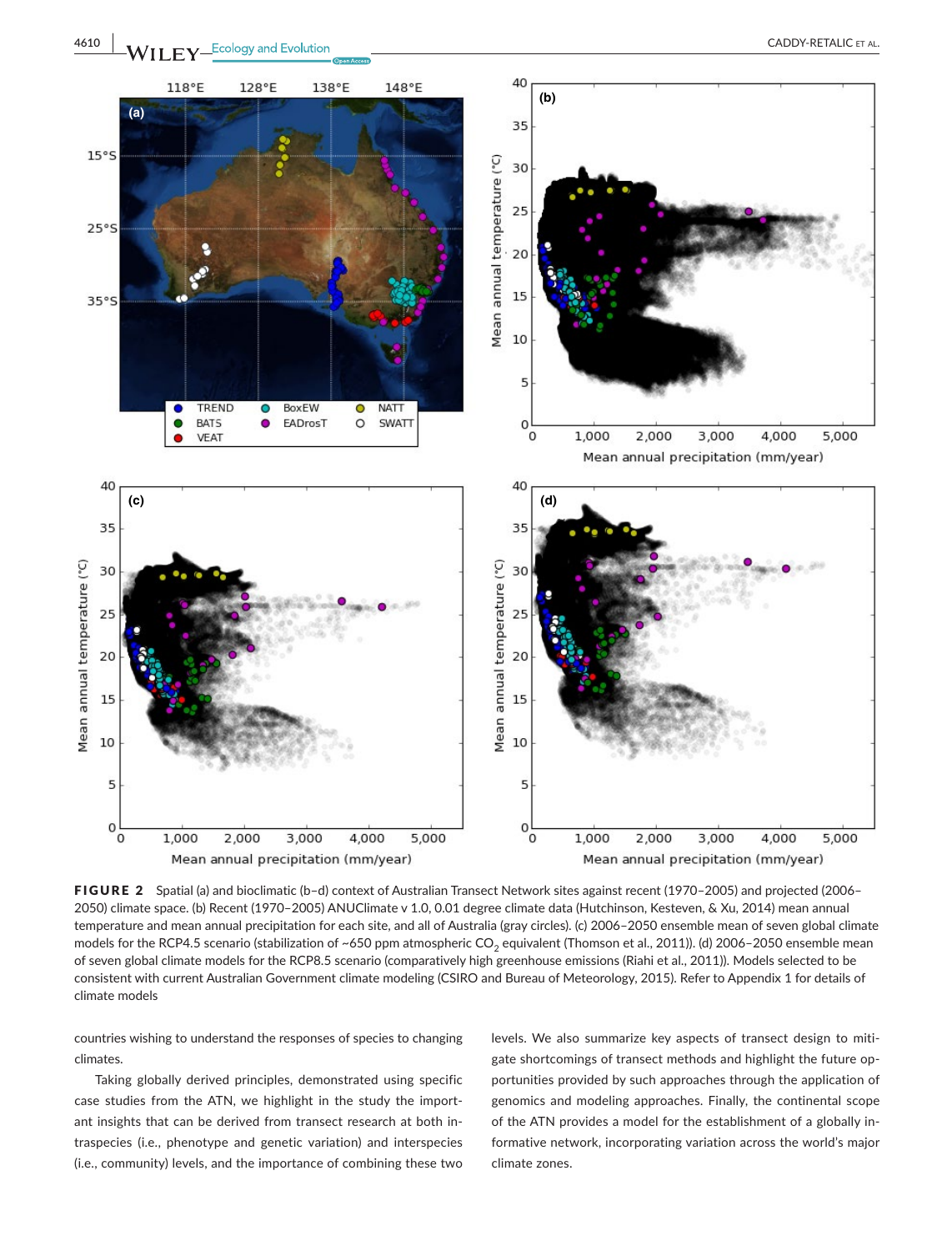#### Box 2 Background of the Australian Transect Network (ATN)

The ATN was established as a facility within Australia's Terrestrial Ecosystem Research Network (TERN) with the aim of improving understanding of the climatic drivers and likely future of Australia's biodiversity. The ATN was formed through the development of new and existing transects across several of the major climate transitions in Australia (Figure 2).

#### **ATN Transects with attributes**

|                           |                                                                                                   | <b>Common metrics</b> |                      |                 |                   |
|---------------------------|---------------------------------------------------------------------------------------------------|-----------------------|----------------------|-----------------|-------------------|
| <b>Transect</b>           | <b>Gradient</b>                                                                                   | <b>Floristics</b>     | <b>Focal species</b> | Soil attributes | Indicator species |
| <b>BATS</b> <sup>a</sup>  | 170-km distance<br>634-1,330 mm MAR <sup>h</sup><br>$11.3 - 17.5$ <sup>°</sup> C MAT <sup>i</sup> | Yes                   | Yes                  | Yes             | Yes               |
| <b>BoxEW</b> <sup>b</sup> | 290-km distance<br>451-930 mm $MARh$<br>$11.8 - 18.1$ <sup>o</sup> C MAT <sup>i</sup>             | Yes                   | Yes                  | <b>No</b>       | <b>No</b>         |
| EADrosT <sup>c</sup>      | 3,500-km distance<br>724-3,719 mm MAR <sup>h</sup><br>11.8-25.8°C MAT <sup>i</sup>                | No                    | Yes                  | <b>No</b>       | Yes               |
| NATT <sup>d</sup>         | 800-km distance<br>640-1,535 mm MAR <sup>h</sup><br>27.0-28.0°C MAT <sup>i</sup>                  | Yes                   | <b>No</b>            | Yes             | Yes               |
| <b>SWATT<sup>e</sup></b>  | 900-km distance<br>261-746 mm $MARh$<br>15.2-21.2°C MAT <sup>i</sup>                              | Yes                   | Yes                  | Yes             | <b>No</b>         |
| <b>TREND<sup>f</sup></b>  | 800-km distance<br>175-1,049 mm MAR <sup>h</sup><br>$13.5 - 20.9$ °C MAT <sup>i</sup>             | Yes                   | Yes                  | Yes             | Yes               |
| VEAT <sup>g</sup>         | 500-km distance<br>491-1,018 mm MAR <sup>h</sup><br>13.9-14.9°C MAT <sup>i</sup>                  | Yes                   | Yes                  | Yes             | <b>No</b>         |

<sup>a</sup> Biodiversity and Adaptation Transect Sydney; <sup>b</sup>Box-gum transect East–West; <sup>c</sup>East Australian Drosophila Transect; <sup>d</sup>Northern Australian Tropical Transect; <sup>e</sup>Southwest Australian Transitional Transect; <sup>'</sup>TRansect for ENvironmental monitoring and Decision making; <sup>g</sup>Victorian Euc*alyptus* Adaptation Transect; <sup>h</sup>Mean Annual Rainfall (accumulated mm per year); <sup>i</sup>Mean Annual Temperature (min + max/2).

It is the vision of the ATN to standardize data collection across all transects to improve multi-transect analysis. The methodology published by White et al., (2012) is used to ensure data collection and analysis of soils, floristics and indicator species is standardized; with the intention of developing consistent genetic approaches for focal taxa in the future.

Testing how ecosystems respond to changing conditions is a classic example of transdisciplinary research, which involves researchers and the users of that research collaborating to improve on-ground conservation outcomes (Campbell et al., 2015). This approach is exemplified by the TREND (Figure 3), which was developed in partnership with the South Australian government's environment agency, and research was tailored to address management driven questions such as "what shifts in distribution, species composition and ecological characteristics can we expect?" (Caddy-Retalic, Guerin, Sweeney, & Lowe, 2014).

The ATN continues this approach, in part, to provide a platform through which the data and samples collected across several transects can support the ongoing science needs of environmental managers. High-level questions have been developed to shape the projects supported by the ATN:

1. To what extent can biodiversity be predicted on the basis of environmental variables?

2. Can thresholds be identified where there are abrupt changes in biodiversity?

3. How will ecosystems change in the fact of expected climatic shifts?

Given the dual theoretical and applied interest in answering these questions and potential of transect-based studies to address them, the development of a continental scale transect network is a powerful approach to understanding and predicting biodiversity change.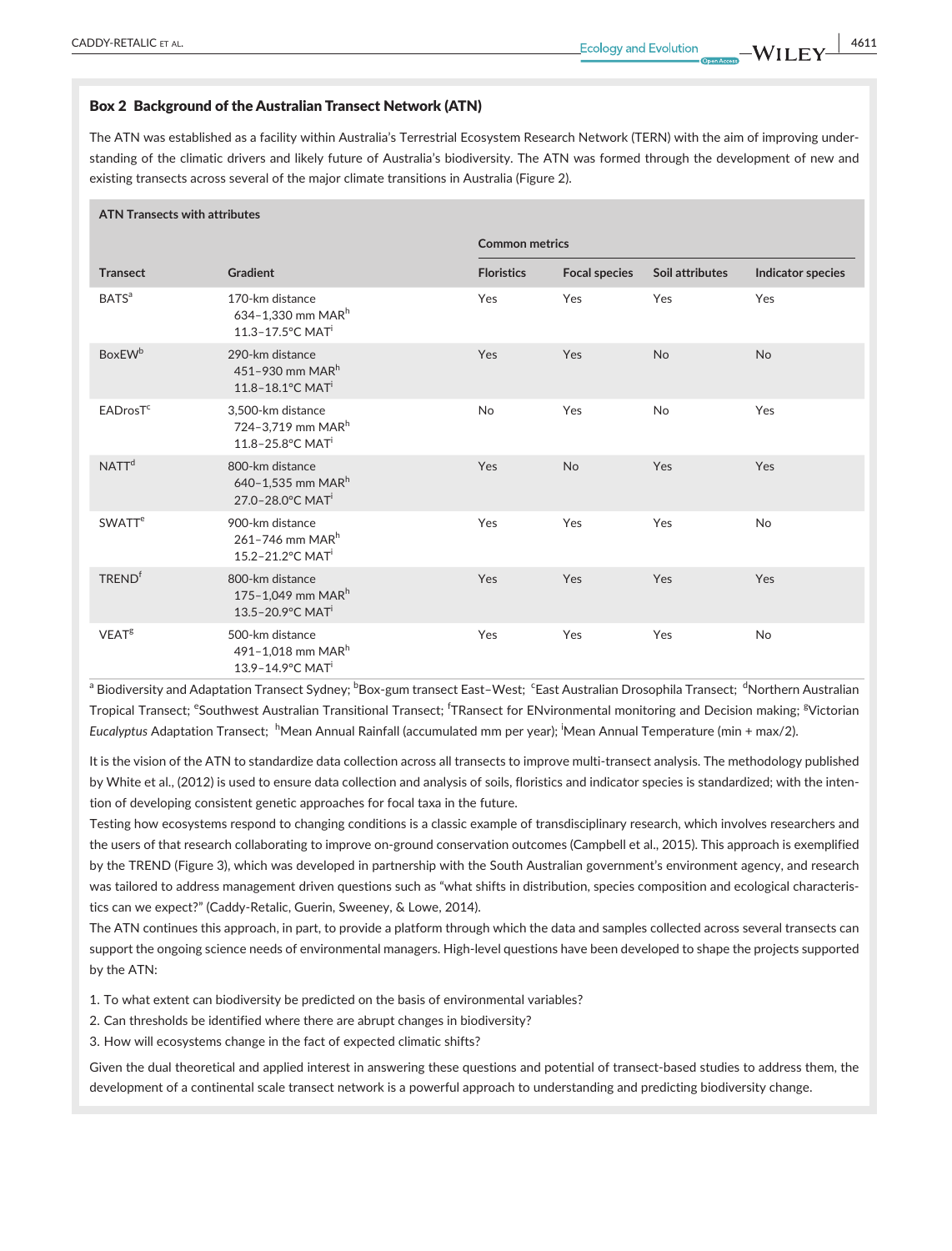# **2** | **INSIGHTS FROM TRANSECT STUDIES**

As highlighted above, transect networks provide the opportunity to understand responses to climate variation on multiple scales. Here, we detail how the ATN has provided information at a variety of scales using case studies that illustrate ecological principles and research findings.

## **2.1** | **Studying Climate Change Within Species**

Discounting migration, populations have three main modes of climate change response: (1) plasticity, involving environmental phenotype alteration to increase fitness (Anderson & Gezon, 2015); (2) epigenetics, which improves fitness through the activation and/or deactivation of genes through generations (Heard & Martienssen, 2014); and (3) genetic adaptation, whereby phenotypes adapt over generations through shifts in allele frequencies resulting in improved fitness (Pauls, Nowak, Bálint, & Pfenninger, 2013). Distinguishing between the mechanism(s) underlying apparent responses to climate change (e.g., plastic vs. heritable changes) is often difficult, but is critical for predicting biotic responses to future climate change (Warren et al., 2014).

Identifying causal relationships requires mechanisms to explain relationships between environmental and phenotypic variation (e.g., variation in specific genes, gene expression changes, alteration of chemical pathways, etc.; Savolainen, Lascoux, & Merilä, 2013). Future climatic conditions will probably represent a novel combination of environmental variables; hence, a clear understanding of how changes in climate affect phenotypes is required in order to make predictions of biotic response to future change (Warren et al., 2014).

Phenotypic plasticity and adaptation are often observed as clines in traits that can be related to environmental gradients. For example,

potential climatic control over leaf traits has been investigated in the sticky hop bush, *Dodonaea viscosa* (hereafter *Dodonaea*)*. Dodonaea* exhibited clinal variation in leaf area, narrowing with increasing temperature and decreasing rainfall along the along the TRansect for ENvironmental monitoring and Decision making (TREND; Figures 2, 3) in South Australia (Guerin, Wen, & Lowe, 2012). A probable mechanism for this process has been proposed: Leaf narrowing in plants reduces surface area (reducing transpiration and limiting radiation loads), potentially increasing fitness under arid conditions (Guerin et al., 2012). A subsequent analysis of historical herbarium specimens revealed a similar temporal trend: a 40% decrease in leaf width over the last 127 years, with most change occurring since 1950 (Guerin & Lowe, 2013). Whether the phenotypic cline observed in *Dodonaea* is the result of plasticity or genetic adaptation has yet to be determined. However, genomic analysis of this species on the TREND identified 55 genetic variants that strongly associated with temperature and water availability, along with a further 38 genetic variants associated with the elevation of populations (Christmas, Biffin, Breed, & Lowe, 2016a). Many of the variable genes related to environmental stressor responses, such as drought response (Christmas et al., 2016a). These findings suggest that climate is a clear agent of selection pressure on *Dodonaea* populations along TREND and has resulted in local genetic adaptation.

On the same transect, analysis of flowering times of the wallflower orchid, *Diuris orientis*, from herbarium records over the last 100 years identified a shift toward earlier flowering, likely an avoidance response to increasingly arid summers associated with recent climate shifts across its natural range (Macgillivray, Hudson, & Lowe, 2010). A similar phenological change was observed along an altitudinal transect, indicating that ongoing phenological shifts are expected for this species (Macgillivray et al., 2010). These results are consistent with an adaptive response to climate change. The detection of the same trends in both spatial and



FIGURE 3 Environmental change across three subcontinental transects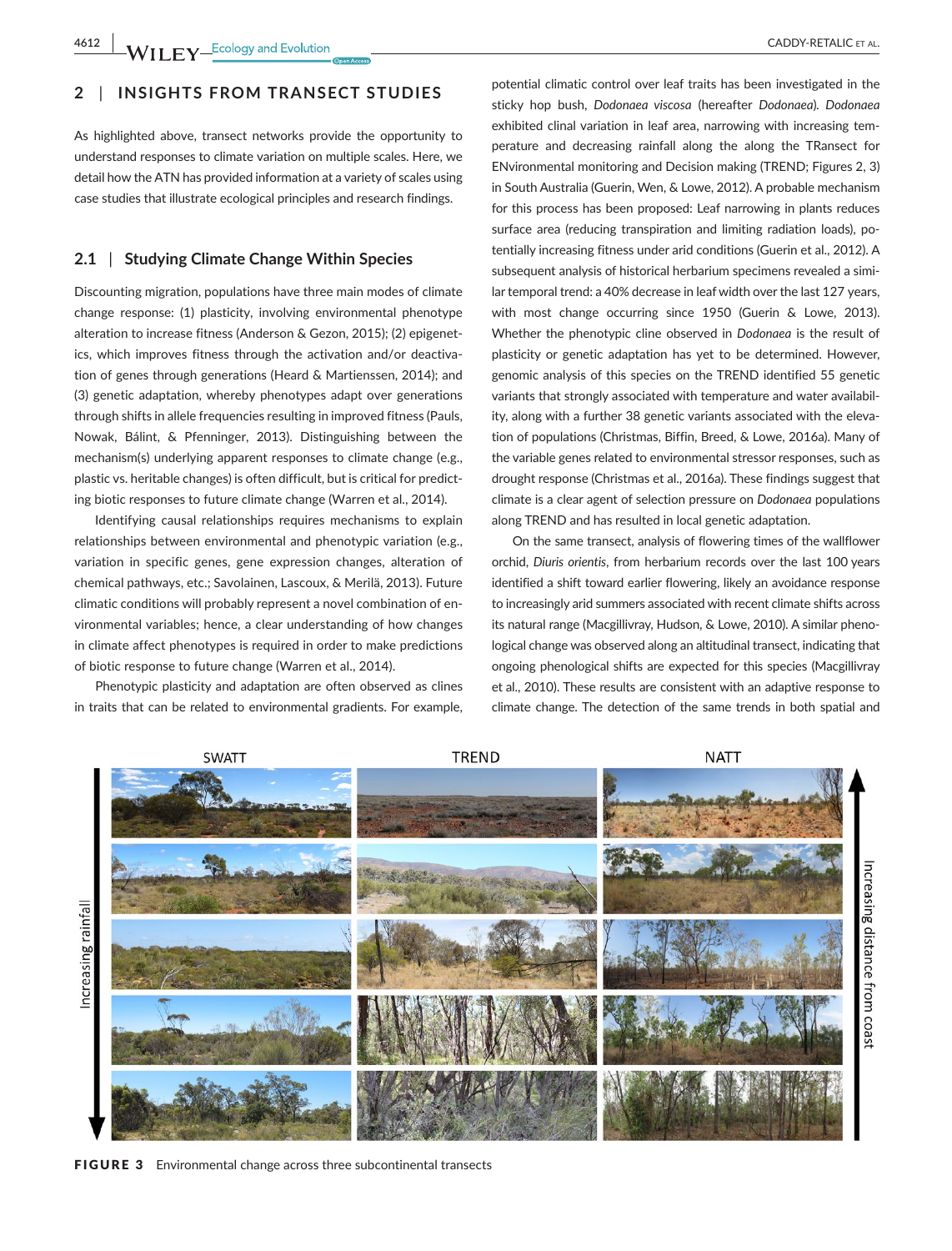**CADDY-RETALIC** ET AL. 4613

temporal transects validates the relationship and provides a sound basis on which to seek confirmation through manipulative field and genomic studies.

Rates of adaptation, and thus adaptive potential with climate, are primarily driven be micro-evolution (i.e., changes in gene frequency) (Visser, 2008). Advances in observing micro-evolutionary processes of climate adaptation have been made through studying fruit flies (*Drosophila*) along the East Australian Drosophila Transect (EADrosT; Figure 2) (Hoffmann & Weeks, 2007; Rane, Rako, Kapun, Lee, & Hoffmann, 2015). Genetic differentiation among populations has been demonstrated in numerous traits by culturing flies under controlled conditions for multiple generations. Clear differentiation has also been demonstrated in chromosome inversions, specific genes, transposable elements, and maternally inherited bacteria (Hoffmann & Weeks, 2007; Levine, Eckert, & Begun, 2011; Rane et al., 2015). Many of these genetic changes have been shown to be adaptive. For example, cold temperatures led to selection on body size and winter egg retention, and geographic patterns in genetic changes were associated with climate adaptation. Indeed, shifts in gene and inversion clines through time have provided some of the first evidence of adaptive evolution under contemporary climate change (Umina, Weeks, Kearney, McKechnie, & Hoffmann, 2005).

## **2.2** | **Studying climate responses within ecological communities**

When species are pushed beyond their adaptive capacity, some species will be lost and others will shift in space, leading to localized changes in species composition (Figures 4, 5). Measures of species turnover along bioclimatic gradients can provide important insights into how



FIGURE 4 Schematic representation of the hierarchy of ecological change along an environmental gradient. Change progresses from sensitive (but difficult to detect) intraspecific changes in genes or traits (i.e., adaptation), through changes in species assemblage, generally requiring intensive field surveys, to profound (but more readily detectable) biome-level responses that can be detected using rapid surveys or remote sensing



FIGURE 5 Turnover in species and communities on a hypothetical bioclimatic transect (a, b) and occurrence data from the TRansect for ENvironmental monitoring and Decision making (TREND) in South Australia (c). Regular species turnover would be expected if all species and communities had the same niche width and sensitivity along an even gradient (a). However, landscapes are likely to have a mix of generalist and specialist species with differing tolerances, genetic variation or niche widths, potentially displaying an uneven response between taxonomic and functional groups (b). Red arrows indicate a nonlinear ecological disjunction or "tipping point." Nonparametric distribution models for 19 common species on the TREND based on surveys of 3,567 field plots by the Biological Survey of South Australia (c). TREND data are provided by the South Australian Department of Environment, Water and Natural Resources, accessed 20 August 2010 (Guerin et al., 2013). Conceptual diagrams after Austin (1985)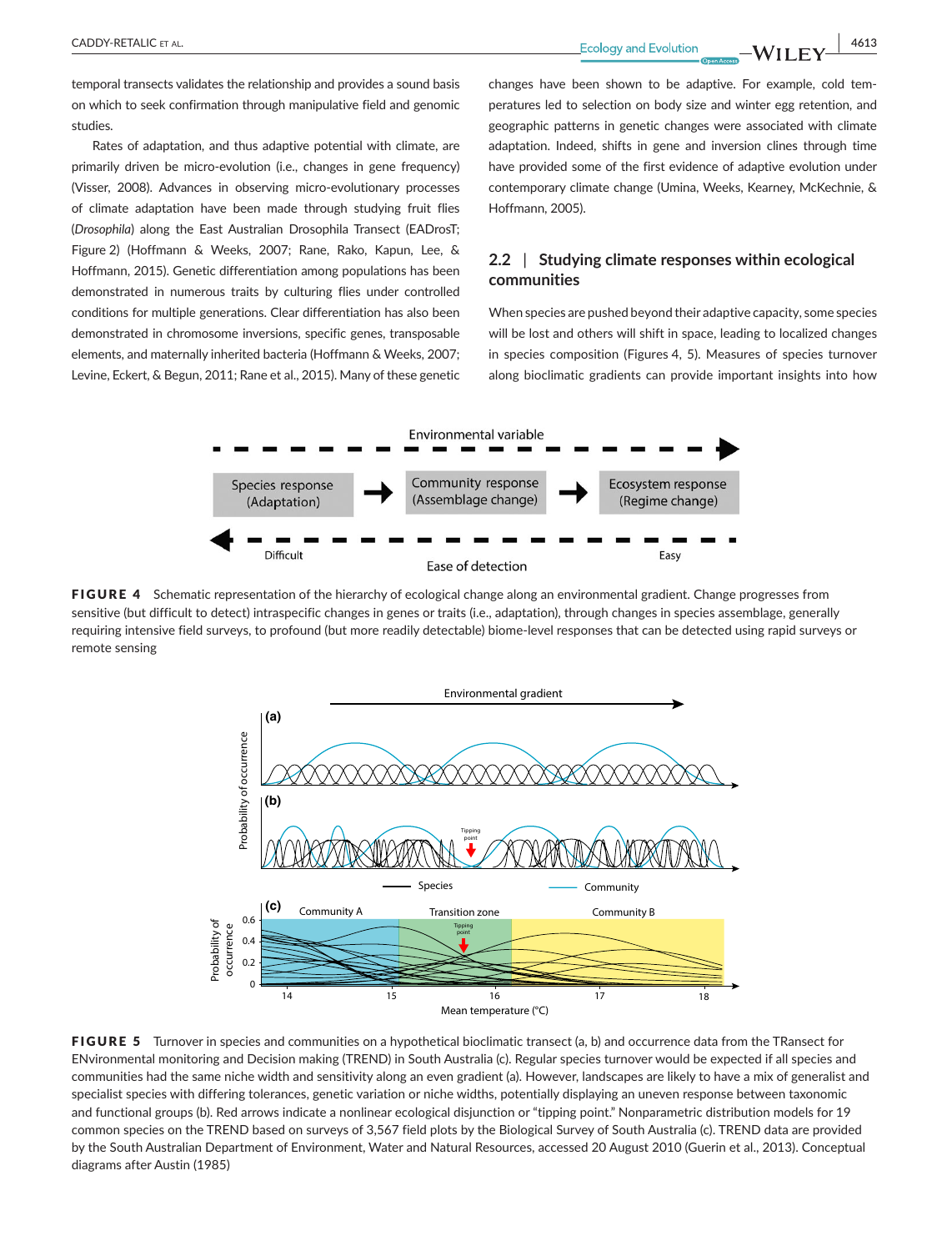**4614 |**  CADDY-RETALIC et al.

different communities might respond to future climate change. For example, analysis of woody plants along the Northern Australian Tropical Transect (NATT; Figures 2, 3) revealed a systematic decline in species richness with declining rainfall (Bowman, 1996). In contrast, ant species richness was resilient to changes in rainfall, remaining uniformly high across the NATT (Andersen, del Toro, & Parr, 2015). Plant species richness on the South-West Australian Transitional Transect (SWATT) was positively correlated with rainfall, but beta diversity (spatial turnover) was consistently high at local and regional scales (Gibson, Prober, Meissner, & van Leeuwen, 2017), suggesting species turnover is at least partially driven by neutral processes such as dispersal limitation. Systematic plant community turnover has been observed along the TREND (Figure 5), with families characteristic of mesic ecosystems (e.g., Cyperaceae and Xanthorrhoeaceae) dominating at the temperate end, giving way to a greater prevalence of aridadapted families (e.g., Amaranthaceae and Solanaceae) at the drier end (Guerin, Biffin, & Lowe, 2013). Plant community turnover on the SWATT was high and occurred through species replacement (rather than nestedness) across the transect at a local scale, irrespective of environmental factors (Gibson et al., 2017).

Bioclimatic transects are particularly useful for identifying climate-sensitive zones, where rapid, nonlinear ecological change occurs (Kreyling, Jentsch, & Beier, 2014) (Figure 5). For example, ant species composition along the NATT showed marked discontinuities between the arid and monsoonal zones in the south and between the semi-arid and mesic zones in the north (Andersen et al., 2015). Along the TREND, particularly rapid species turnover occurred in the range of 15–16**°**C in mean annual temperature and mean annual rainfall of 400–600 mm (Guerin et al., 2013). A similarly abrupt transition from mesic eucalypt woodlands to arid *Acacia* woodlands was detected on the SWATT (Butt, Horwitz, & Mann, 1977). The identification of such climate sensitive zones and biomes is particularly important for conservation planning and prioritization. The transects used in all of these studies has facilitated the stratified collection of biotic and abiotic variables and therefore revealed not only spatiotemporal ecosystem changes, but also the mechanisms responsible for these changes.

Land use (grazing, cropping, reserves, etc.) and intensity can have a major impact on local ecology and can interact with climate to form synergistic effects, particularly if land use changes as a result of climate (Brodie, 2016; Sirami et al., 2016). Transect studies are also useful for investigating community responses to interacting climatic and land use variables. For example, plants at intermittently livestock-grazed sites across the Box-gum East-West Transect (BoxEW; Figure 2) were compositionally more similar to the dry end of the gradient than to ungrazed sites. Characteristic taxa from drier woodlands (e.g., grasses, annual forbs, succulents) become more prominent in grazed mesic woodlands. Conversely, mesic grasses and some perennial forbs that occurred along the whole gradient in ungrazed sites were rare in drier grazed woodlands (Prober & Thiele, 2004). The interaction between community composition and land use history demonstrates the potential for rapid and extensive shifts in plant composition associated with grazing (Prober, Stol, Piper, Gupta, & Cunningham, 2014).

## **3** | **STRENGTHENING TRANSECT RESEARCH**

### **3.1** | **Replication**

Deriving causation from analyses of single transects can be problematic. Covariation of many variables (e.g., temperature, rainfall, soil, land use) with geographic distance (Meirmans, 2015) makes it difficult to interpret patterns across single transects, even when manipulative studies are undertaken. Additionally, confounding impacts (such as fire or grazing) occurring on a single transect could be mistaken for a climate signal. Replicating studies along two or more similar gradients helps ameliorate these limitations and filter out confounding factors and enables disassociation of individual drivers, facilitating comparisons of occurrence and variation in genes, and traits between species and communities.

Interpretations of patterns of adaptive change would be strengthened by replicating studies along analogous environmental gradients. Such replicated studies can, for example, help identify whether many genes with small effect, or a few genes with larger effect, provide the basis of adaptive evolution. If the same genes are associated with adaptation across species (and transects), this suggests that there are only a few genetic solutions available to cope with climate change (Bell & Aguirre, 2013; Yeaman et al., 2016). Conversely, if many genes or combinations of genes are adaptive across replicated gradients, there could be substantial flexibility in genetic responses. Studies in three eucalypt species across the SWATT and Victorian *Eucalyptus* Adaptation Transect (VEAT) have demonstrated that adaptation to climate is a genome-wide phenomenon involving multiple genes and gene pathways in different species (Steane et al., 2017). While there has been extensive discussion around theoretical expectations of the predictability of evolution (e.g., Rockman, 2012), well-designed transect studies will help resolve this question. Similar investigations of community attributes (such as species diversity) are likely to improve our understanding of community-level change.

Studies on single transects might identify a correlation between environment and some biotic response, but they are also potentially affected by evolutionary and ecological processes that are disconnected from adaptive processes. For example, habitat fragmentation might limit gene flow and therefore the spread of adaptive genes across a landscape (Breed, Ottewell, Gardner, & Lowe, 2011). Differences between populations might then be interpreted as representing adaptation, whereas they could simply reflect neutral divergence that happens to match an abiotic gradient in a continuous manner (Warren et al., 2014). This problem can be reduced through integrating multiple gradients, such as the elevational and latitudinal sampling approach undertaken on the TREND (Guerin et al., 2012) and EADrosT (Klepsatel, Gáliková, Huber, & Flatt, 2014) (Figure 2). Establishing multiple transects improves characterization of environmental variability, by potentially including multiple gradients running in different directions. In this situation, a single transect would inadequately capture the environmental driver of interest (Travis, Brooker, Clark, & Dytham, 2006). Analyzing data from multiple transects can also disentangle the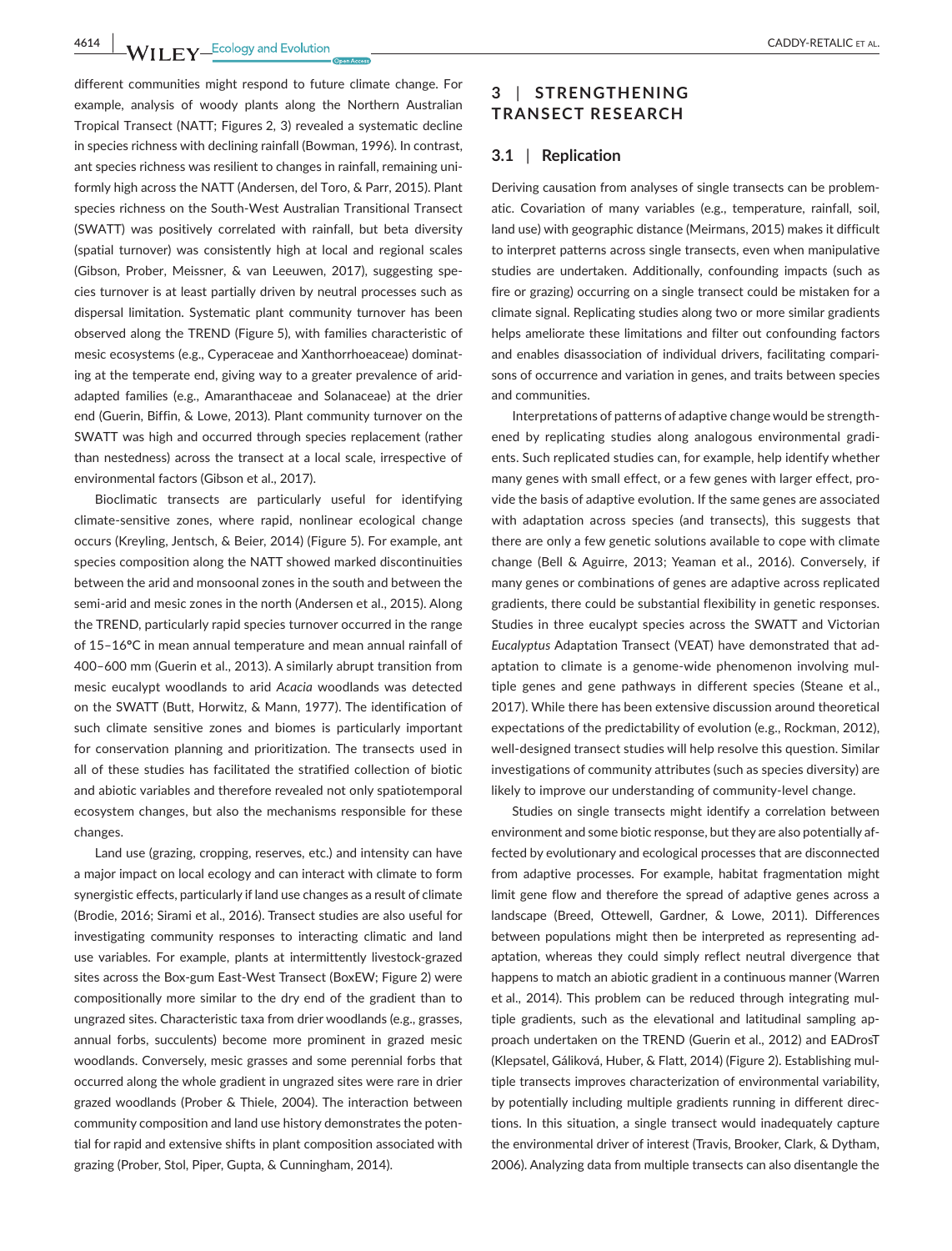**|** CADDY-RETALIC et al. **4615**

relative contribution of neutral (e.g., migration—isolation by distance) and adaptive (e.g., selection—isolation by environment) processes to avoid interpreting divergence due to isolation as adaptation (Sexton, Hangartner, & Hoffmann, 2014; Steane et al., 2017).

## **3.2** | **Embedding experiments**

If observations of phenotypic change are repeatedly linked to a climate driver, manipulative experiments (such as reciprocal transplants) and further investigations to identify underlying mechanisms are justified. Transect networks are ideal for such experiments, as independent taxa can be used to determine the generality of biotic responses to climatic drivers. Predictions can then be made as to whether a relationship is likely to persist or change under novel conditions.

Transects provide a robust, cost-effective platform for investigating phenotypic change through reciprocal transplant experiments, allowing differentiation of plastic and genetic adaptive changes (e.g., Grady et al., 2013; McLean et al., 2014). Indeed, a major focus of many transect research programs is combining growth experiments with genetic data collected along gradients to reveal associations between phenotypic and genetic variation with climate.

This approach has been used to study the red ironbark, *Eucalyptus tricarpa*, and New South Wales waratah, *Telopea speciosissima,* along the VEAT (Figure 2) and Biodiversity and Adaptation Transect Sydney (BATS; Figure 2), respectively (McLean et al., 2014; Rossetto, Thurlby, Offord, Allen, & Weston, 2011; Steane, Potts, McLean, Prober et al., 2014). Local adaptation in functional traits was demonstrated for *E. tricarpa* using common gardens at each end of the VEAT aridity gradient (McLean et al., 2014; Steane, Potts, McLean, Prober et al., 2014). Some traits displayed complex combinations of plasticity and genetic divergence, and several traits showed clinal genetic variation in plasticity itself (McLean et al., 2014).

A combination of genetic adaptation and phenotypic plasticity was also observed in studies of york gum, *Eucalyptus loxophleba*, and gimlet, *Eucalyptus salubris*, on the SWATT (Figures 2, 3) (Prober et al., 2015; Steane, Potts, McLean, Collins 2014). Similarly, studies of *T. speciosissima* along the BATS revealed genetic differentiation of coastal and upland genotypes, with substantial mixing at mid-elevations (Rossetto et al., 2011). Germination trials showed significant interactions between genotype and germination temperature in growth cabinets and field conditions, where coastal and upland genotypes showed highest germination rates at 30 and 10°C, respectively, suggesting differential selection by optimal germination temperatures in these ecotypes (Rossetto et al., 2011).

## **3.3** | **Transect network development**

The approach of the ATN, IGBP, and other networks in coordinating experiments run by local institutions in ecosystems across continents or globally has become increasingly popular (Fraser et al., 2013). The benefits of coordinated networks are clear: By combining resources and expertise, a consortium can build more than individual researchers, and more reliable results can be obtained by comparing the results

from many complementary investigations run simultaneously (Suresh, 2012). Coordinated networks are also able to better target future investment. For example, the ATN is currently focused on ensuring a set of common variables are collected for all transects and embedding experiments on some transects. A major challenge in ensuring the longevity of networks such as the ATN is the availability of centralized funding. If centralized funding is insufficient to support individual researchers and institutions to undertake the work needed to support the network, the function and therefore persistence of the network is quickly jeopardized. Improved long-term priority setting and funding security for science funding agencies can alleviate this problem.

# **4** | **NEW AVENUES FOR TRANSECT RESEARCH**

Having transect networks available as a research infrastructure resource creates opportunities to apply novel and developing methods to understand species responses to climate change, particularly in the rapidly developing field of genomics and modeling.

## **4.1** | **Genomics and transectomics**

Recent applications of new genomic tools on ATN transects include exploring variation in genome-wide single nucleotide polymorphisms to understand neutral and adaptive processes in plants (Christmas, Biffin, Breed, & Lowe, 2016b; Steane, Potts, McLean, Prober et al., 2014; Steane et al., 2017) and the nature of genetic changes within chromosomal inversions in *Drosophila* (Rane et al., 2015). Genomic and transcriptomic approaches can test the importance of epigenetics and other modes of gene regulation in natural systems under climate change, which are still not yet well understood (Franks & Hoffmann, 2012), but are likely to be significant (Palumbi, Barshis, Traylor-Knowles, & Bay, 2014). For example, epigenetic changes have been implicated in drought responses in plants (Rico, Ogaya, Barbeta, & Penuelas, 2014). Transcriptomic studies also indicate that gene regulation is expected to influence phenotypic plasticity and therefore is a likely target of selection (Chen et al., 2012). Experiments to establish causal relationships between molecular changes and trait variation along transects would entail rearing organisms across multiple generations under common conditions to identify epigenetic effects and reciprocal transplants or controlled manipulation experiments to isolate environmental effects. This understanding could facilitate screening for genotypes more resilient to future climates, and assessing benefits of assisted migration for key species (e.g., seed sourcing for restoration programs (Steane, Potts, McLean, Prober et al., 2014; Breed, Stead, Ottewell, Gardner, & Lowe, 2013; Prober et al., 2015)).

## **4.2** | **Next generation ecological models**

Recent advances in forecasting range dynamics and distributions of species have focused on integrating physiological tolerance, adaptive potential, dispersal, metapopulation dynamics, and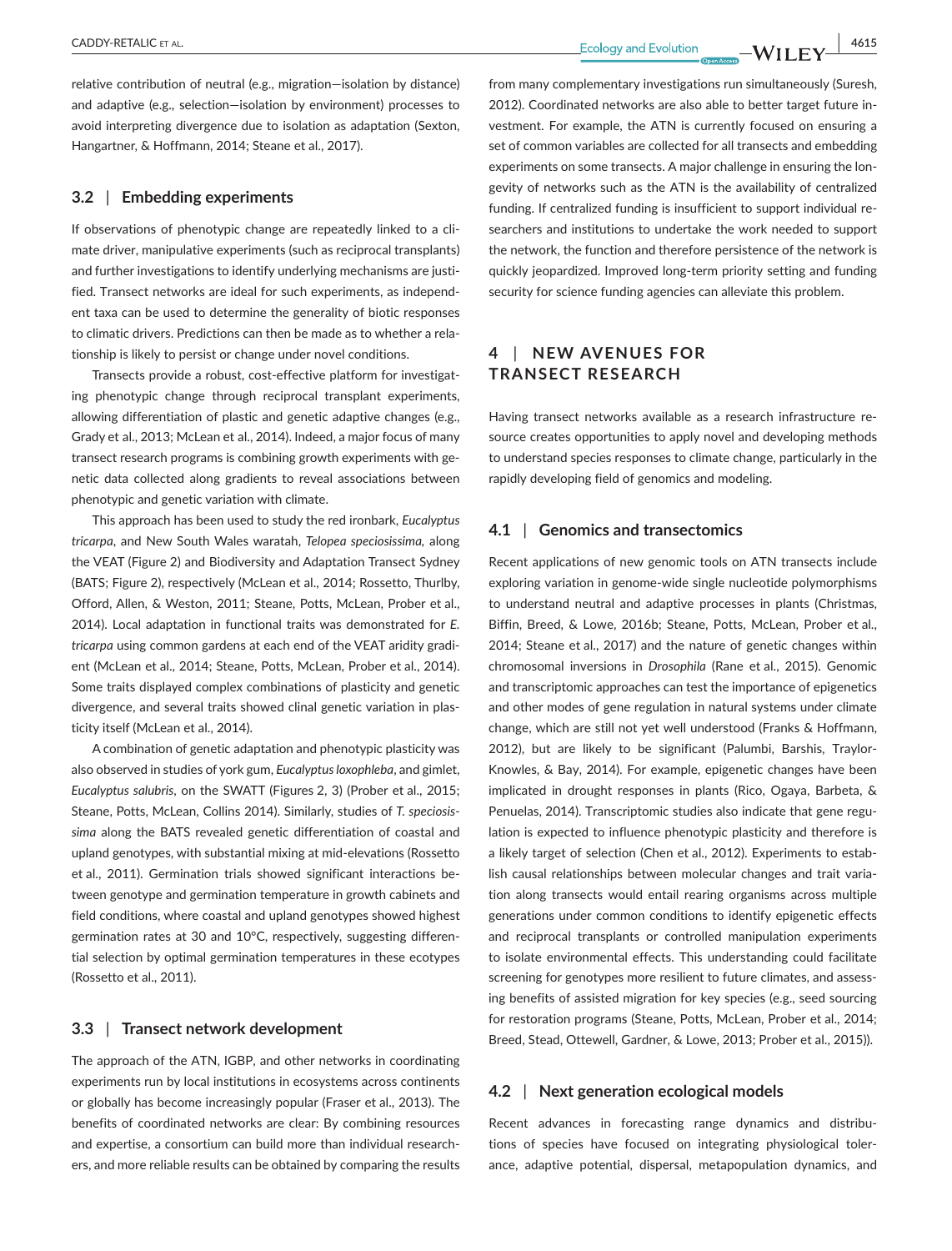**4616 WII FY** Ecology and Evolution **and Experiment CADDY-RETALIC ET AL.** 

species interactions (Fordham, Akçakaya, Brook et al., 2013; Fordham, Akçakaya, Araújo et al., 2013; Kearney, Porter, Williams, Ritchie, & Hoffmann, 2009). Transect sampling remains the most efficient way to capture environmentally driven variation across ranges of species and communities (Gillison & Brewer, 1985). Transect networks with wide spatial coverage of bioclimatic space and temporal replication can therefore provide the detailed life-history data required to parameterize, validate, and refine increasingly realistic ecological models. Physiological and genetic data collected across transect networks can further strengthen model predictions (Fordham, Brook, Moritz, & Nogués-Bravo, 2014; Wisz et al., 2013; Figure 4). For example, information on physiological adaptation and acclimation to climate variability can be used to modify vital rates in climate-biodiversity models, improving the reliability of ecological predictions and understanding of eco-evolutionary dynamics (Thuiller et al., 2013). Resampling transect networks provides opportunities to quantify how species occurrence, abundance and demographic traits vary temporally as well as spatially. Integrating this information into ecological models is important because modeled range dynamics are sensitive to assumptions regarding inter-annual climate variability (Bateman, Vanderwal, & Johnson, 2012). Building ecological models using transect network data is therefore likely to result in models that more accurately and explicitly reflect species' ecology and responses to changing conditions in both space and time.

## **5** | **CONCLUDING REMARKS**

By re-examining the strengths and limitations of bioclimatic transects for conducting climate change adaptation research, we conclude that a network of bioclimatic transects is a powerful and effective platform to answer the most pressing questions in climate adaptation research. Further understanding of the processes underpinning biotic response to climate change requires manipulative studies that exploit the gradients of change along transects. The case studies illustrate how genetic and phenotypic variation can be linked to improve species distribution models and to forecast changes in biodiversity and ecosystem function. By integrating these approaches into a unified framework, we can improve our understanding of contemporary biodiversity responses to changing climate that will inform effective management actions to promote biodiversity resilience.

### **ACKNOWLEDGMENTS**

We thank Ian Fox and Michelle Rodrigo for their coordination of the ATN. The ATN, LTERN, and eMAST are facilities of the Terrestrial Ecosystem Research Network (TERN) and supported by the Australian Government through the National Collaborative Research Infrastructure Strategy.

#### **CONFLICT OF INTEREST**

None declared.

#### **REFERENCES**

- Andersen, A. N., del Toro, I., & Parr, C. L. (2015). Savanna ant species richness is maintained along a bioclimatic gradient of increasing latitude and decreasing rainfall in northern Australia. *Journal of Biogeography*, *42*, 2313–2322.
- Anderson, J. T., & Gezon, Z. J. (2015). Plasticity in functional traits in the context of climate change: A case study of the subalpine forb *Boechera stricta* (Brassicaceae). *Global Change Biology*, *21*, 1689–1703.
- Austin, M. P. (1985). Continuum concept, ordination methods, and niche theory. *Annual Review of Ecology and Systematics*, *16*, 39–61.
- Austin, M., & Heyligers, P. (1991). New approach to vegetation survey design: Gradsect sampling. *Nature Conservation: Cost Effective Biological Surveys and Data Analysis*, *5*, 31–36.
- Bateman, B. L., Vanderwal, J., & Johnson, C. N. (2012). Nice weather for bettongs: Using weather events, not climate means, in species distribution models. *Ecography*, *35*, 306–314.
- Bell, M. A., & Aguirre, W. E. (2013). Contemporary evolution, allelic recycling, and adaptive radiation of the threespine stickleback. *Evolutionary Ecology Research*, *15*, 377–411.
- Blois, J. L., Williams, J. W., Fitzpatrick, M. C., Jackson, S. T., & Ferrier, S. (2013). Space can substitute for time in predicting climate-change effects on biodiversity. *Proceedings of the National Academy of Sciences*, *110*, 9374–9379.
- Bowman, D. (1996). Diversity patterns of woody species on a latitudinal transect from the monsoon tropics to desert in the Northern Territory, Australia. *Australian Journal of Botany*, *44*, 571–580.
- Breed, M. F., Ottewell, K. M., Gardner, M. G., & Lowe, A. J. (2011). Clarifying climate change adaptation responses for scattered trees in modified landscapes. *Journal of Applied Ecology*, *48*, 637–641.
- Breed, M. F., Stead, M. G., Ottewell, K. M., Gardner, M. G., & Lowe, A. J. (2013). Which provenance and where? Seed sourcing strategies for revegetation in a changing environment. *Conservation Genetics*, *14*, 1–10.
- Brodie, J. F. (2016). Synergistic effects of climate change and agricultural land use on mammals. *Frontiers in Ecology and the Environment*, *14*, 20–26.
- Butt, C., Horwitz, R., & Mann, A. (1977). *Uranium occurrences in calcrete and associated sediments in Western Australia*. Australia: CSIRO Division of Mineralogy.
- Caddy-Retalic, S., Guerin, G. R., Sweeney, S. M., & Lowe, A. J. (2014). *TREND: Influencing policy*[Online]. Available: [http://www.trend.org.au/](http://www.trend.org.au/influencing_policy) [influencing\\_policy](http://www.trend.org.au/influencing_policy) [Accessed 20 October 2015].
- Campbell, C. A., Lefroy, E. C., Caddy-Retalic, S., Bax, N., Doherty, P. J., Douglas, M. M., … West, J. (2015). Designing environmental research for impact. *Science of the Total Environment*, *534*, 4–13.
- Chen, Y., Lee, S. F., Blanc, E., Reuter, C., Wertheim, B., Martinez-Diaz, P., … Partridge, L. (2012). Genome-wide transcription analysis of clinal genetic variation in *Drosophila*. *PLoS ONE*, *7*, e34620.
- Christmas, M. J., Biffin, E., Breed, M. F., & Lowe, A. J. (2016a). Finding needles in a genomic haystack: Targeted capture identifies clear signatures of selection in a nonmodel plant species. *Molecular Ecology*, *25*, 4216–4233.
- Christmas, M. J., Biffin, E., Breed, M. F., & Lowe, A. J. (2016b). Targeted capture to assess neutral genomic variation in the narrow-leaf hopbush across a continental biodiversity refugium. *Scientific Reports*, *7*.
- CSIRO and Bureau of Meteorology. (2015). *Climate change in Australia: Information for Australia's natural resource management regions*: Technical Report.
- Fordham, D. A., Akçakaya, H. R., Araújo, M. B., Keith, D. A., & Brook, B. W. (2013). Tools for integrating range change, extinction risk and climate change information into conservation management. *Ecography*, *36*, 956–964.
- Fordham, D. A., Akçakaya, H., Brook, B. W., Rodríguez, A., Alves, P. C., Civantos, E., … Araújo, M. B. (2013). Adapted conservation measures are required to save the Iberian lynx in a changing climate. *Nature Climate Change*, *3*, 899–903.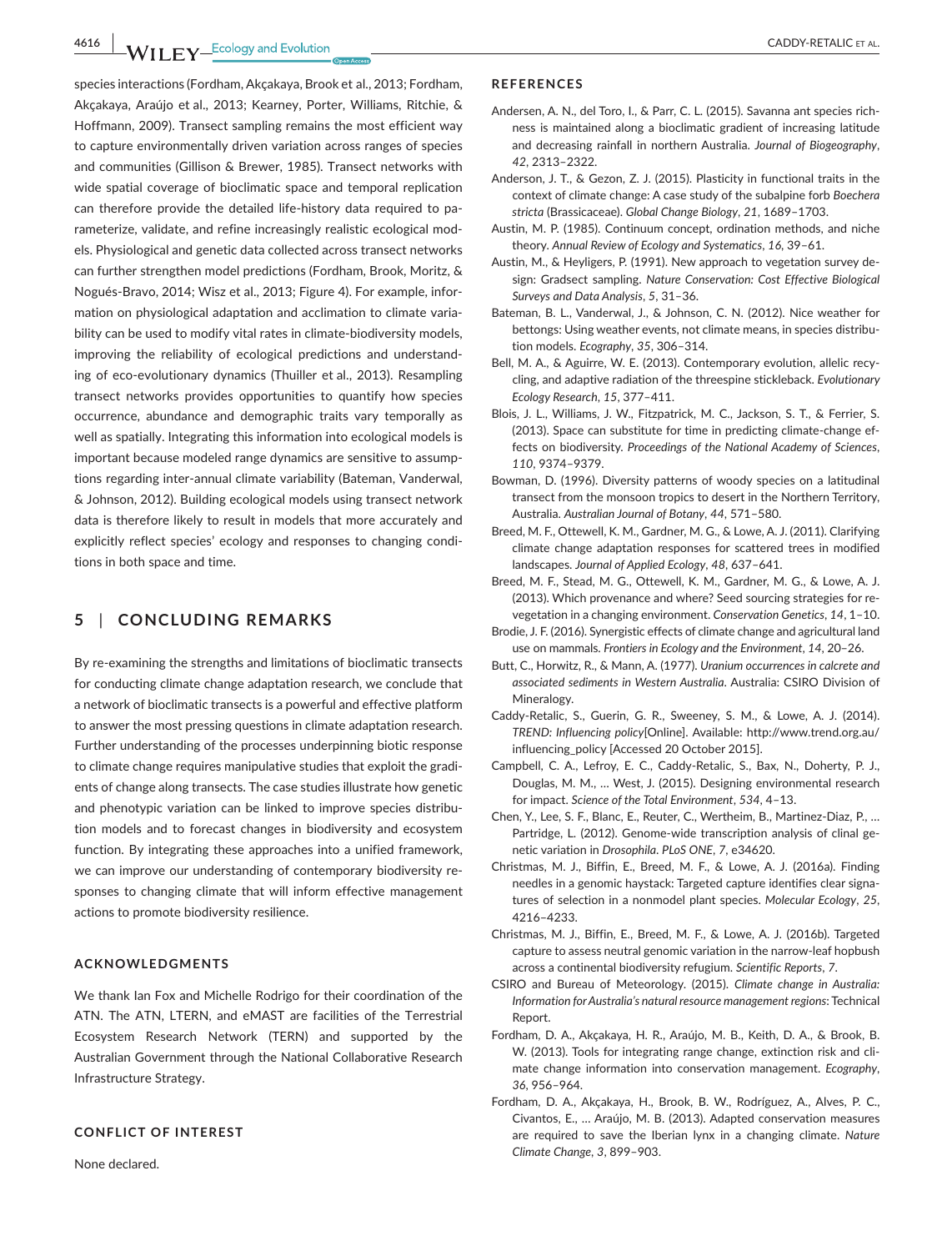**|** CADDY-RETALIC et al. **4617**

- Fordham, D. A., Brook, B. W., Moritz, C., & Nogués-Bravo, D. (2014). Better forecasts of range dynamics using genetic data. *Trends in Ecology & Evolution*, *29*, 436–443.
- Franks, S. J., & Hoffmann, A. A. (2012). Genetics of climate change adaptation. *Annual Review of Genetics*, *46*, 185–208.
- Fraser, L. H., Henry, H. A., Carlyle, C. N., White, S. R., Beierkuhnlein, C., Cahill, J. F., … Dukes, J. S. (2013). Coordinated distributed experiments: An emerging tool for testing global hypotheses in ecology and environmental science. *Frontiers in Ecology and the Environment*, *11*, 147–155.
- de Frenne, P., Graae, B. J., Rodríguez-Sánchez, F., Kolb, A., Chabrerie, O., Decocq, G., … Verheyen, K. (2013). Latitudinal gradients as natural laboratories to infer species' responses to temperature. *Journal of Ecology*, *101*, 784–795.
- Gibson, N., Prober, S., Meissner, R., & van Leeuwen, S. (2017). Implications of high species turnover on the south-western Australian sandplains. *PLoS ONE*, *12*, e0172977.
- Gillison, A. N., & Brewer, K. R. W. (1985). The use of gradient directed transects or gradsects in natural resource surveys. *Journal of Environmental Management*, *20*, 103–127.
- Grady, K. C., Laughlin, D. C., Ferrier, S. M., Kolb, T. E., Hart, S. C., Allan, G. J., & Whitham, T. G. (2013). Conservative leaf economic traits correlate with fast growth of genotypes of a foundation riparian species near the thermal maximum extent of its geographic range. *Functional Ecology*, *27*, 428–438.
- Guerin, G. R., Biffin, E., & Lowe, A. J. (2013). Spatial modelling of species turnover identifies climate ecotones, climate change tipping points and vulnerable taxonomic groups. *Ecography*, *36*, 1086–1096.
- Guerin, G. R., & Lowe, A. J. (2013). Leaf morphology shift: New data and analysis support climate link. *Biology Letters*, *9*, 1–3.
- Guerin, G. R., Wen, H., & Lowe, A. J. (2012). Leaf morphology shift linked to climate change. *Biology Letters*, *8*, 882–886.
- Heard, E., & Martienssen, R. A. (2014). Transgenerational epigenetic inheritance: Myths and mechanisms. *Cell*, *157*, 95–109.
- Hoffmann, A. A., & Weeks, A. R. (2007). Climatic selection on genes and traits after a 100 year-old invasion: A critical look at the temperatetropical clines in *Drosophila melanogaster* from eastern Australia. *Genetica*, *129*, 133–147.
- Hutchinson, M., Kesteven, J., & Xu, T. (2014). Monthly daily maximum temperature: ANUClimate 1.0, 0.01 degree, Australian Coverage. In Australian National University, C. A. (Ed.).
- Kearney, M., Porter, W. P., Williams, C., Ritchie, S., & Hoffmann, A. A. (2009). Integrating biophysical models and evolutionary theory to predict climatic impacts on species' ranges: The dengue mosquito *Aedes aegypti* in Australia. *Functional Ecology*, *23*, 528–538.
- Klepsatel, P., Gáliková, M., Huber, C. D., & Flatt, T. (2014). Similarities and differences in altitudinal versus latitudinal variation for morphological traits in *Drosophila melanogaster*. *Evolution*, *68*, 1385–1398.
- Koch, G. W., Vitousek, P. M., Steffen, W. L., & Walker, B. H. (1995). Terrestrial transects for global change research. *Vegetatio*, *121*, 53–65.
- Kreyling, J., Jentsch, A., & Beier, C. (2014). Beyond realism in climate change experiments: Gradient approaches identify thresholds and tipping points. *Ecology Letters*, *17*, 125.
- Levine, M. T., Eckert, M. L., & Begun, D. J. (2011). Whole-genome expression plasticity across tropical and temperate *Drosophila melanogaster* populations from eastern Australia. *Molecular Biology and Evolution*, *28*, 249–256.
- Macgillivray, F., Hudson, I. L., & Lowe, A. J. (2010). Herbarium collections and photographic images: Alternative data sources for phenological research. *Phenological Research*, *19*, 425–461.
- McLean, E. H., Prober, S. M., Stock, W. D., Steane, D. A., Potts, B. M., Vaillancourt, R. E., & Byrne, M. (2014). Plasticity of functional traits varies clinically along a rainfall gradient in *Eucalyptus tricarpa*. *Plant, Cell & Environment*, *37*, 1440–1451.
- Meirmans, P. G. (2015). Seven common mistakes in population genetics and how to avoid them. *Molecular Ecology*, *24*, 3223–3231.
- Metz, J., & Tielbörger, K. (2016). Spatial and temporal aridity gradients provide poor proxies for plant–plant interactions under climate change: A large-scale experiment. *Functional Ecology*, *30*, 20–29.
- Mueller-Dombois, D., & Daehler, C. C. (2005). The PABITRA project: Island landscapes under global change 1. *Pacific Science*, *59*, 133–139.
- Palumbi, S. R., Barshis, D. J., Traylor-Knowles, N., & Bay, R. A. (2014). Mechanisms of reef coral resistance to future climate change. *Science*, *344*, 895–898.
- Parker, V. T., Schile, L. M., Vasey, M. C., & Callaway, J. C. (2011). Efficiency in assessment and monitoring methods: Scaling down gradient-directed transects. *Ecosphere*, *2*, 1–11.
- Pauls, S. U., Nowak, C., Bálint, M., & Pfenninger, M. (2013). The impact of global climate change on genetic diversity within populations and species. *Molecular Ecology*, *22*, 925–946.
- Prober, S. M., Byrne, M., McLean, E. H., Steane, D. A., Potts, B. M., Vaillancourt, R. E., & Stock, W. D. (2015). Climate-adjusted provenancing: A strategy for climate-resilient ecological restoration. *Frontiers in Ecology and Evolution*, *3*, 65.
- Prober, S. M., Stol, J., Piper, M., Gupta, V., & Cunningham, S. A. (2014). Towards climate-resilient restoration in mesic eucalypt woodlands: Characterizing topsoil biophysical condition in different degradation states. *Plant and Soil*, *383*, 231–244.
- Prober, S. M., & Thiele, K. (2004). Floristic patterns along an east-west gradient in grassy box woodlands of central New South Wales. *Cunninghamia*, *8*, 306–325.
- Rane, R. V., Rako, L., Kapun, M., Lee, S. F., & Hoffmann, A. A. (2015). Genomic evidence for role of inversion 3RP of *Drosophila melanogaster* in facilitating climate change adaptation. *Molecular Ecology*, doi[:10.1111/mec.13161](https://doi.org/10.1111/mec.13161)
- Riahi, K., Rao, S., Krey, V., Cho, C., Chirkov, V., Fischer, G., … Rafaj, P. (2011). RCP 8.5—A scenario of comparatively high greenhouse gas emissions. *Climatic Change*, *109*, 33–57.
- Rico, L., Ogaya, R., Barbeta, A., & Penuelas, J. (2014). Changes in DNA methylation fingerprint of *Quercus ilex* trees in response to experimental field drought simulating projected climate change. *Plant Biology*, *16*, 419–427.
- Rockman, M. V. (2012). The QTN program and the alleles that matter for evolution: All that's gold does not glitter. *Evolution*, *66*, 1–17.
- Rossetto, M., Thurlby, K. A., Offord, C. A., Allen, C. B., & Weston, P. H. (2011). The impact of distance and a shifting temperature gradient on genetic connectivity across a heterogeneous landscape. *BMC Evolutionary Biology*, *11*, 126.
- Savolainen, O., Lascoux, M., & Merilä, J. (2013). Ecological genomics of local adaptation. *Nature Reviews Genetics*, *14*, 807–820.
- Sexton, J. P., Hangartner, S. B., & Hoffmann, A. A. (2014). Genetic isolation by environment or distance: Which pattern of gene flow is most common? *Evolution*, *68*, 1–15.
- Sirami, C., Caplat, P., Popy, S., Clamens, A., Arlettaz, R., Jiguet, F., … Martin, J. L. (2016). Impacts of global change on species distributions: Obstacles and solutions to integrate climate and land use. *Global Ecology and Biogeography*, *26*, 385–394.
- Smartt, P., & Grainger, J. (1974). Sampling for vegetation survey: Some aspects of the behaviour of unrestricted, restricted, and stratified techniques. *Journal of Biogeography*, *1*, 193–206.
- Steane, D. A., Potts, B. M., McLean, E., Collins, L., Holland, B. R., Prober, S. M., … Byrne, M. (2017). Genome scans across the eucalyptus indicate that adaptation in a genome wide phenomenon. *Genome Biology and Evolution*, *9*, 253–265.
- Steane, D. A., Potts, B. M., McLean, E., Collins, L., Prober, S. M., Stock, W. D., … Byrne, M. (2014). Genome-wide scans reveal cryptic population structure in a dry-adapted eucalypt. *Tree Genetics & Genomes*, *11*, 1–14.
- Steane, D. A., Potts, B. M., McLean, E., Prober, S. M., Stock, W. D., Vaillancourt, R. E., & Byrne, M. (2014). Genome-wide scans detect adaptation to aridity in a widespread forest tree species. *Molecular Ecology*, *23*, 2500–2513.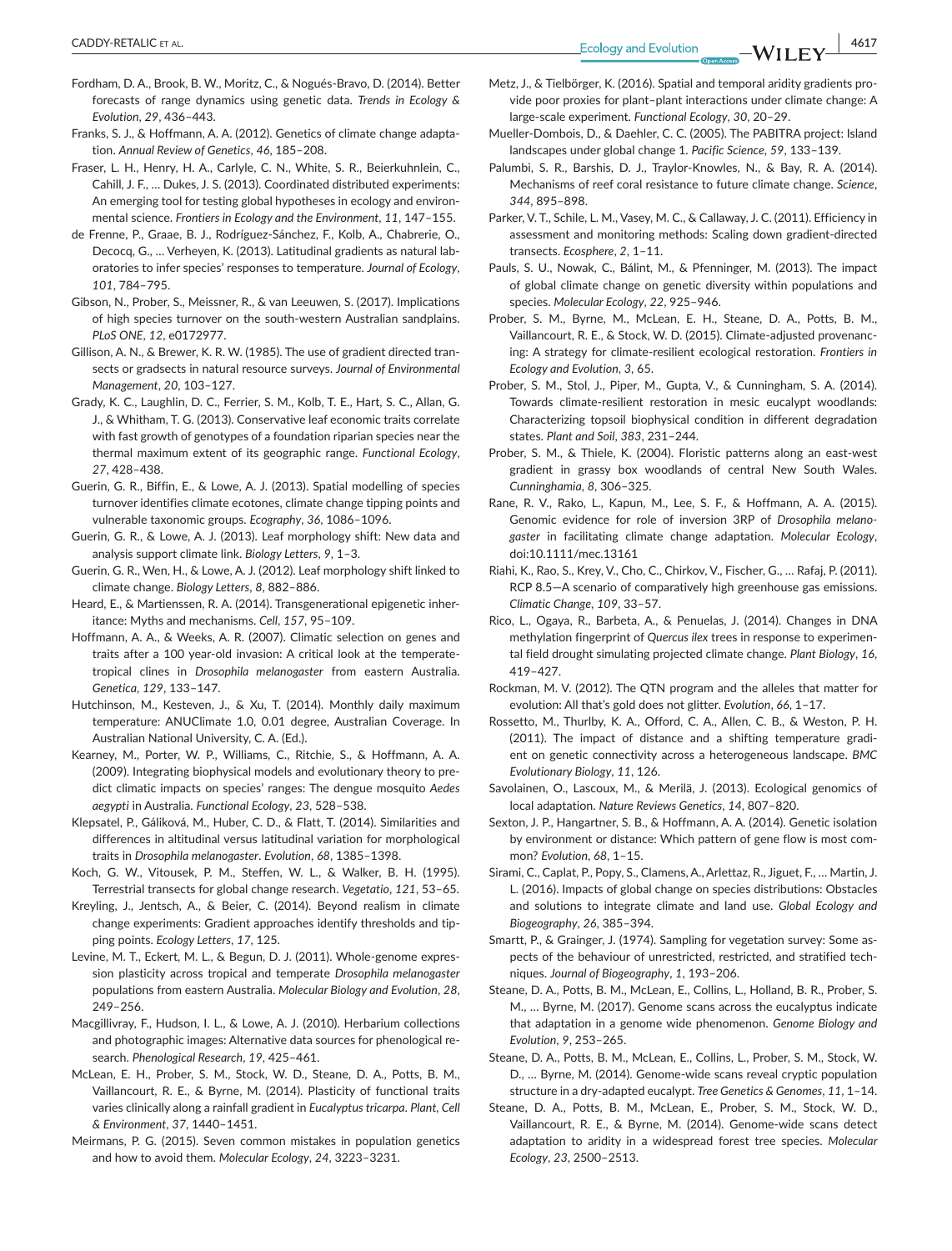**4618 WII FY** Ecology and Evolution **and Experiment CADDY-RETALIC ET AL.** 

- Suresh, S. (2012). Research funding: Global challenges need global solutions. *Nature*, *490*, 337–338.
- Thomson, A. M., Calvin, K. V., Smith, S. J., Kyle, G. P., Volke, A., Patel, P., … Edmonds, J. A. (2011). RCP4.5: A pathway for stabilization of radiative forcing by 2100. *Climatic Change*, *109*, 77–94.
- Thuiller,W.,Münkemüller,T., Lavergne, S.,Mouillot,D.,Mouquet,N., Schiffers, K., & Gravel, D. (2013). A road map for integrating eco-evolutionary processes into biodiversity models. *Ecology Letters*, *16*, 94–105.
- Travis, J. M. J., Brooker, R.W., Clark, E. J., & Dytham, C. (2006). The distribution of positive and negative species interactions across environmental gradients on a dual-lattice model. *Journal of Theoretical Biology*, *241*, 896–902.
- Turner, M. G., Gardner, R. H., & O'Neill, R. V. (2001). *Landscape ecology in theory and practice*. Springer-Verlag New York: Springer.
- Umina, P., Weeks, A., Kearney, M., McKechnie, S., & Hoffmann, A. (2005). A rapid shift in a classic clinal pattern in *Drosophila* reflecting climate change. *Science*, *308*, 691–693.
- Visser, M. E. (2008). Keeping up with a warming world; assessing the rate of adaptation to climate change. *Proceedings of the Royal Society of London B: Biological Sciences*, *275*, 649–659.
- Warren, D. L., Cardillo, M., Rosauer, D. F., & Bolnick, D. I. (2014). Mistaking geography for biology: Inferring processes from species distributions. *Trends in Ecology & Evolution*, *29*, 572–580.

#### **APPENDIX 1**

#### **Global Climate Models used in Figure 3**

| Model               | <b>Developer</b>                                                                                            |
|---------------------|-------------------------------------------------------------------------------------------------------------|
| ACCESS1.0           | Bureau of Meteorology, Australia                                                                            |
| CESM1-CAMS          | National Center for Atmospheric<br>Research, USA                                                            |
| CNRM-CM5            | Météo-France & Centre Européen<br>de Recherche et de Formation<br>Avancée en Calcul Scientifique,<br>France |
| GFDL-ESM2M          | National Oceanic and Atmospheric<br>Administration, USA                                                     |
| HadGEM2-CC          | Met Office, UK                                                                                              |
| CanESM <sub>2</sub> | Canadian Centre for Climate<br>Modelling and Analysis, Canada                                               |
| MIROC5              | International Centre for Farth<br>Simulation, Switzerland                                                   |
| NorESM1-M           | Norwegian Climate Centre, Norway                                                                            |

The World Climate Research Programme's Working Group on Coupled Modelling is responsible for the Coupled Model Intercomparison Project, and the climate modeling groups developed the models used in Figure 2. For CMIP the U.S. Department of Energy's Program for Climate Model Diagnosis and Intercomparison provided coordinating support and led development of software infrastructure in partnership with the Global Organization for Earth System Science Portals.

#### **APPENDIX 2**

#### **Glossary**

**Adaptation:** A heritable change in genotype and/or gene expression in response to environmental change that improves a population's mean fitness.

- White, A., Sparrow, B., Leitch, E., Foulkes, J., Flitton, R., Lowe, A., & Caddy-Retalic, S. (2012). *AusPlots rangelands survey protocols manual*, Version 1.2. South Australia: University of Adelaide Press.
- Whittaker, R. H. (1956). Vegetation of the Great Smoky Mountains. *Ecological Monographs*, *26*, 1–80.
- Wisz, M. S., Pottier, J., Kissling, W. D., Pellissier, L., Lenoir, J., Damgaard, C. F., … Guisan, A. (2013). The role of biotic interactions in shaping distributions and realised assemblages of species: Implications for species distribution modelling. *Biological Reviews*, *88*, 15–30.
- Yeaman, S., Hodgins, K. A., Lotterhos, K. E., Suren, H., Nadeau, S., Degner, J. C., … Gray, L. K. (2016). Convergent local adaptation to climate in distantly related conifers. *Science*, *353*, 1431–1433.

**How to cite this article:** Caddy-Retalic S, Andersen AN, Aspinwall MJ, et al. Bioclimatic transect networks: Powerful observatories of ecological change. *Ecol Evol*. 2017;7:4607– 4619. <https://doi.org/10.1002/ece3.2995>

**Adaptive potential:** The capacity of a population, species, community, or other biological system to undergo adaptation. Adaptive potential is both facilitated and limited by the levels of standing genetic variation, gene flow, *de novo* mutation, and the inherent plasticity associated with a genotype.

**Bioclimatic gradient:** A continuous change in one or more climatic variable(s) with associated change in biodiversity. For example: a mesic woodland transitioning to an arid grassland.

**Biome:** A category of large-scale ecosystem determined by the structure of the dominant vegetation, such as savanna or tundra. Biomes could comprise a number of constituent ecological communities.

**(Ecological) community:** An assemblage of organisms that co-occur and interact in a steady state.

**Ecological space:** An *n*-dimensional hypervolume, where *n* represents every variable required for a species' persistence (e.g., sunlight, winter rainfall, food availability).

**Epigenetic change:** Gene expression moderated by one or more factors external to the gene—such as DNA methylation—that does not alter the gene sequence.

**Facilitation:** A relationship between two or more organisms conferring an advantage on at least one party. For example, the presence of shading vegetation could create a microhabitat in which smaller plants are able to persist in an otherwise hostile environment.

**Functional group:** A collection of organisms with shared traits, for example, growth form or climatic requirements.

**Functional trait:** A trait that is indicative of an organism's interaction with its environment. Functional traits are often governed by balancing fitness trade-offs in biochemistry and/or physiology. For example, wood-density is a functional trait of trees that balances growth rate with durability.

**Niche:** The ecological space in which a species can persist. Generalist species occupy wide niches and are capable of persisting across most (or all) of a climate gradient and might, therefore, display greater